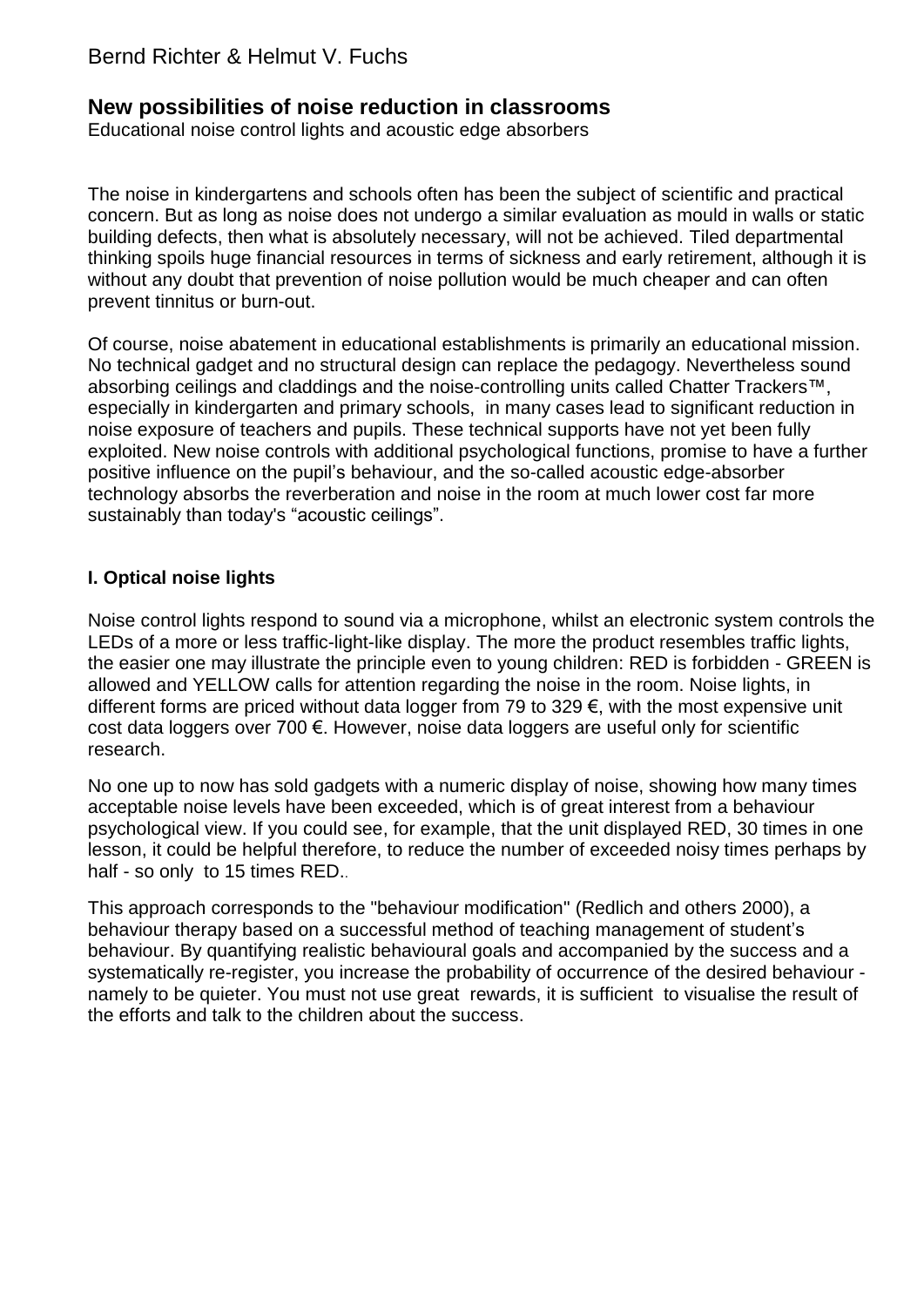

Picture 1: Chatter Tracker™ with digital noise counter (Picture: B.Richter)

The Chatter Tracker™ in picture 1 (dimensions: 14 x 43 x 12 cm) is an English development. The unit displays the noise level in the classroom or nursery group as usual after the traffic light principle. Additionally it has a digital noise counter (enlarged section). Whenever the noise control shows RED the counter jumps one unit further, in picture 1, enlarged section, the chatter tracker shows 4 noise periods. The device is in the latest version of superior quality and much more sensitive than any other to be found on the European market. It is going to RED in the lowest position at about 45 dB. Therefore it is also suitable for smaller pupil frequencies in primary schools. A delay circuit prevents reaction of the counter at very short noise events – this is also not standard in other products. By pushing a button, you can set the digital counter to zero. The unit has some other functions including a multilingual verbal invitation to the students to be quiet and an adjustable signal. It can be run with AC power or six AA-sized (rechargable) batteries.

One step further, a noise control unit (picture 2, dimensions 26x49, 58 cm) comes with an educational protocol function. This German developed unit displays the noise level in the classroom as usual after the traffic light principle. Right has the unit two LED strips with green and red points of light. If it is quiet in the classroom, it shows after one minute GREEN a green point of reward. The "rest interval" is up to six minutes. Skip the traffic noise several times to red, the unit shows a "penalty" red point. You can set how often the traffic light has to jump to red to receive a red-point "penalty". This is set once to six times. At the end of the lesson, it is possible to discuss the noise and behaviour assessed by pupils themselves. In this connection may be defined with the students behavioural goals and readjust the full course of instruction, as is standard in the classic behaviour modification. You may run the unit with AC power or chargeble micro-batteries. The device is in the model of 2012 of low sensitivity; it is going to RED at about 75 dB or more. It is therefore not suitable for primary schools.



Picture 2: Noise conrol with pedagogical protocol function (Picture: B.Richter)

### **II. Acoustic edge absorbers**

Fibrous or porous and other sound absorbing materials are commonly employed on large surfaces in the form of suspended ceilings and wall claddings. Fuchs et al. (2012) were, however, able to show that the low-frequency reverberation in the room inevitably produces a roar that masks the most important higher frequencies, thus affecting the intelligibility and clarity of speech and, as a result, the noise must increase considerably.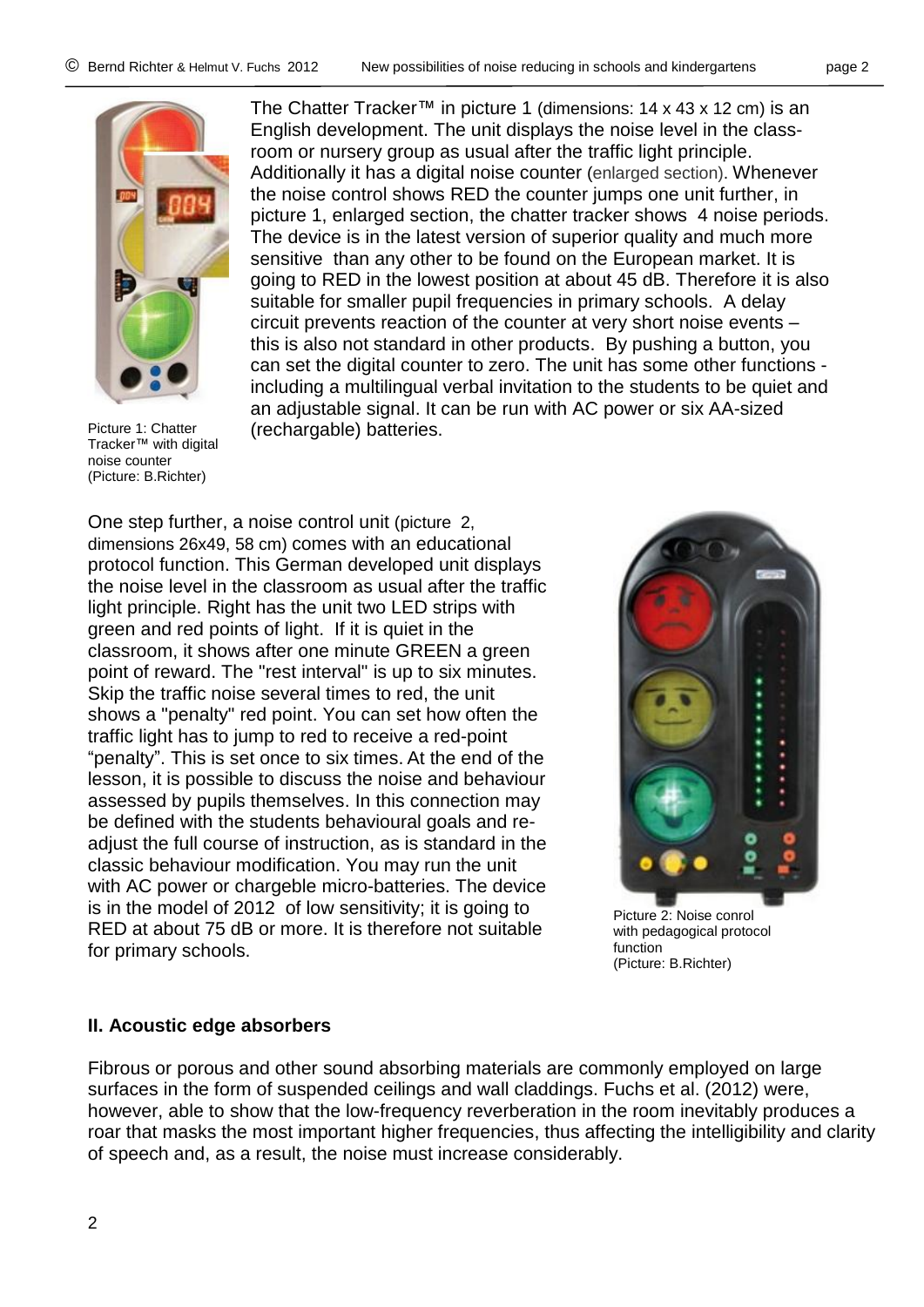

Picture 4: Acoustic edge absorbers in the washrooms of a kindergarten in SOS-Kinderdorf Berlin (Picture: SOS-Kinderdorf Berlin-Moabit)

A solution is provided by broadband bass absorber elements, to be mounted only at a few edges of the room. Acoustic edge-absorbers with a cross section of 40 x 50 cm covering only an area of less than 20% of the base area of the room, are installed horizontally or vertically. This can half the reverberation time down to 63 Hz. Lighting, ventilation and other installations can be perfectly integrated into the very easily mounted edge absorbers. With these innovative construction elements it was possible to acoustically revalue a cafeteria in the vaulted basement of a school (picture 3). That could not be achieved by conventional means, a suspended ceiling not being feasible in this situation. Edge absorbers have also been installed as benches in the lower edges of a restaurant.

Fuchs illustrates the different roomacoustical situations with many descriptive pictures. So one can gain a good idea of what is possible with this inexpensive and simple method of acoustic conditioning. The Picture 4 shows the absorber modules e.g. in washrooms tiled all around. The results are published and thoroughly explained so convincingly, that parent representatives and principals find strong arguments against statements of the school administration, that acoustic renovations of classrooms, the teachers and parents consulting rooms - or even the hallways and recreation halls would be much too expensive.



Picture 3: Acoustic absorbers installed at the edges of the vaulted ceilings in a cafeteria of a primary school (Picture: SOS-Kinderdorf Berlin-Moabit)

## **Summary**

The efforts get power in reducing the noise levels in schools and day care centers. There are new noise lights with additional quantitative indication of the noise. And there are structural possibilities of noise reduction by innovative acoustic edge absorbers. Noise lights are not expensive. They are usually paid out of the school budget. The costs of an acoustic renovation of a classroom are less than 50  $\epsilon$  per m<sup>2</sup> of the base area of the room. The effort against noise is absolutely necessary, because too many teachers become ill by the noise to which they are exposed several hours a day - or, at worst, even retire early. The resulting funds would be much better invested in low-cost and highly effective preventive options, as described above.